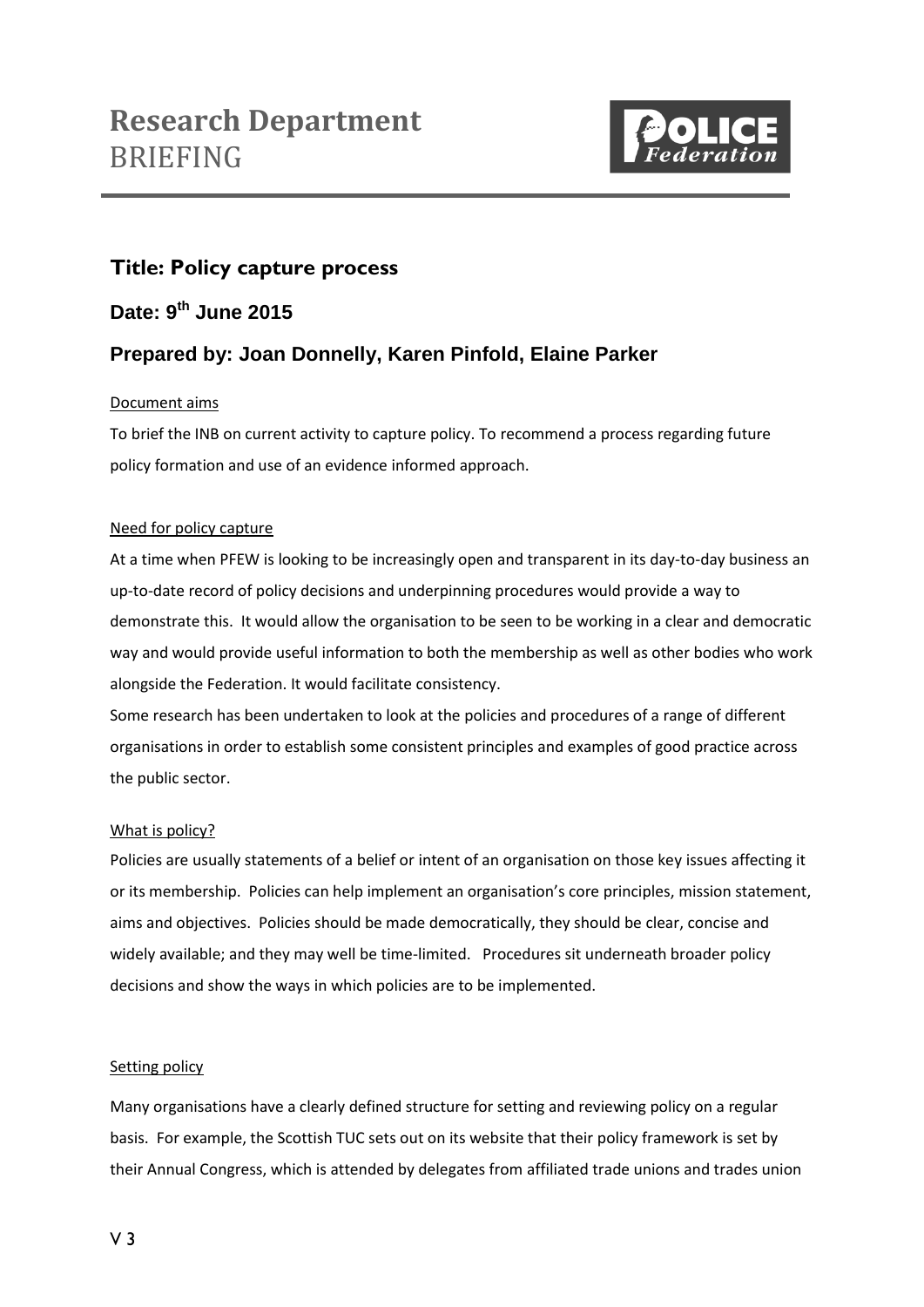councils, each April. The Congress then elects a General Council to oversee policy development and implementation throughout the year, with the support of an appointed Secretariat.

The PFEW Independent Review sets out a decision making structure for the PFEW, which states that the National Board makes policy decisions, with National Council consultation.

#### Review / refresh of policy

It is key that policies are easy to understand and readily available to members. For example, the University College London Union details when the policy was passed and when it lapses in order to ensure they are continually reviewed and refreshed. This is a clear benchmark against which the activities of the organisation can be measured. See<http://uclu.org/policy> Likewise Surrey Police policies are subject to regular reviews and are amended or deleted accordingly. This can be found at: [http://www.surrey.police.uk/about-us/our-policies-and](http://www.surrey.police.uk/about-us/our-policies-and-procedures#sthash.SrgRLYv2.dpuf)[procedures#sthash.SrgRLYv2.dpuf](http://www.surrey.police.uk/about-us/our-policies-and-procedures#sthash.SrgRLYv2.dpuf)

#### Implementing policy decisions

Once a policy framework has been set, it is usually the role of an executive committee to oversee the implementation of such policy. This may involve formalising policy statements and procedures to show how a particular policy will be implemented or it could relate to the instigation of campaigns to raise awareness of an issue or issues. It could well be the case that policy statements and procedures have an agreed layout and structure in order to maintain a consistent approach. Again, the implementation of policy statements and procedures can clearly demonstrate how the organisation's objectives are being met.

# Future policy making and best practice in the process of policy making: Evidence Informed Approach to Policy

There is a clear trend towards the use of an evidence based approach in policy making, especially with regard to policies on pay, and conditions of service. (This is sometimes also referred to Evidence Based Management). This is an attempt to pull research findings through to practical policy. It is intended to ensure that practitioners are supported in their work by the evidence: it does not mean that all policy has to be set in accordance with evidence, but simply that there is a clear process for its consideration in a systematic way.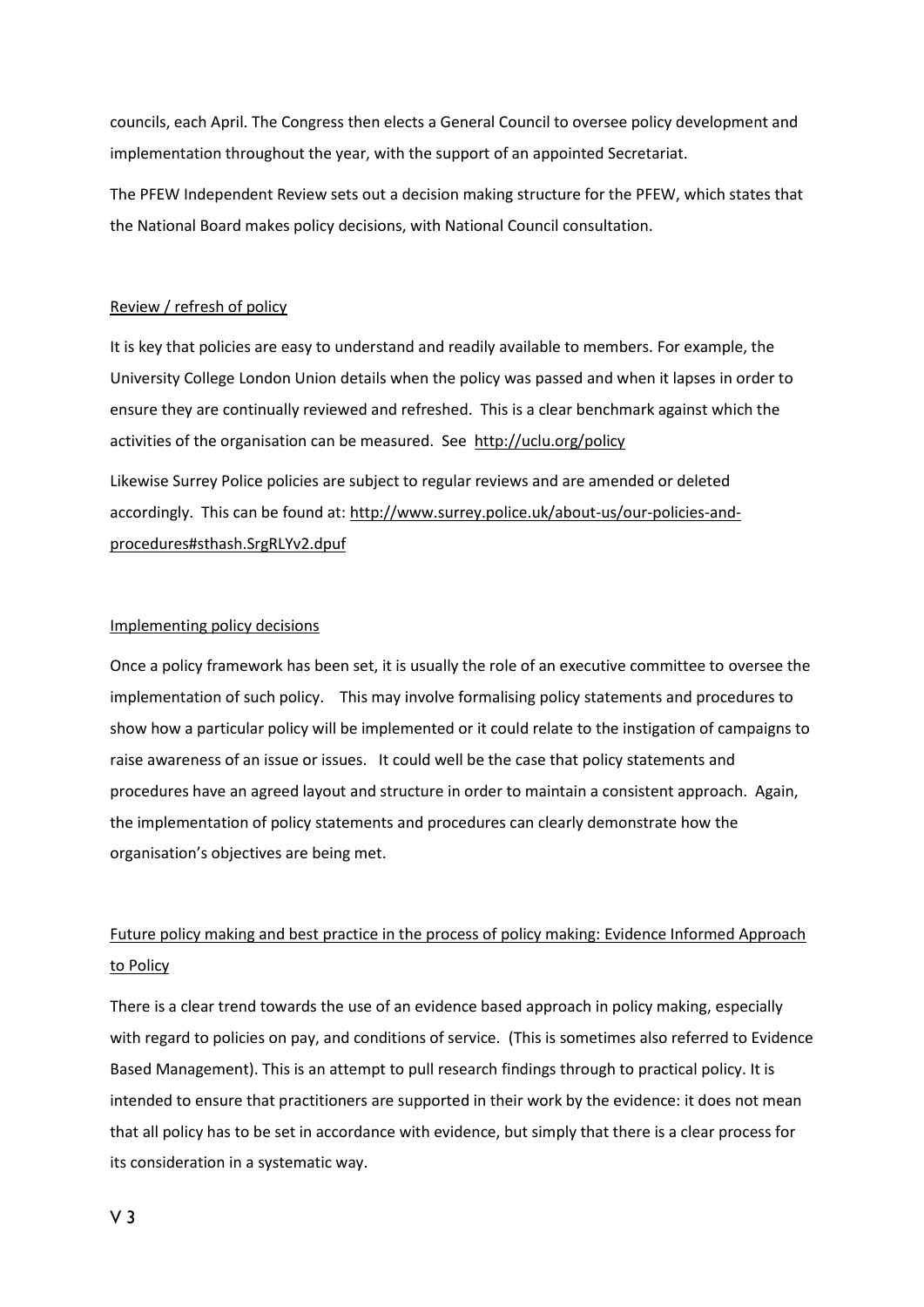There are four key components.

- 1. The research evidence base. What is proven to work. (E.g. for talent management programmes such as Fast Track and Direct Entry).
- 2. The specific organisational context. Organisational specific issues may mean that what works elsewhere doesn't work in the organisation in question. (E.g. for the police, will Direct Entry / Fast Track type talent management programmes work, or will the culture and ways of gaining operational experience mitigate against?) Context also includes the legal, social, political, and economic context.
- 3. The views of those affected. Usually judged by surveys / focus groups.
- 4. Management / practitioner (Fed Rep / Council / Board) judgement.

If an Evidence Informed approach to policy making were to be adopted this would provide a clear auditable trail for the policy formation process. It provides an organisation with a knowledge-based approach to any decision making which would give representatives a level of confidence in the approach they take. It would provide a structured process with clarity of roles for the Board and Council, and a clear trail as to how decisions were reached. This could be supported by the Research and Policy Support team, under the direction of the Board, with the Board.

# Scope of PFEW policy

The Research and Policy Support team have begun the capture of existing policy. This is currently placed on the Hub. Policy is captured under the following headings:

- Operational policing
- Crime and criminal justice
- Professional Development and Integrity
- Organisational Development

The Operational Policing category is almost complete, with 19 of 21 policies captured.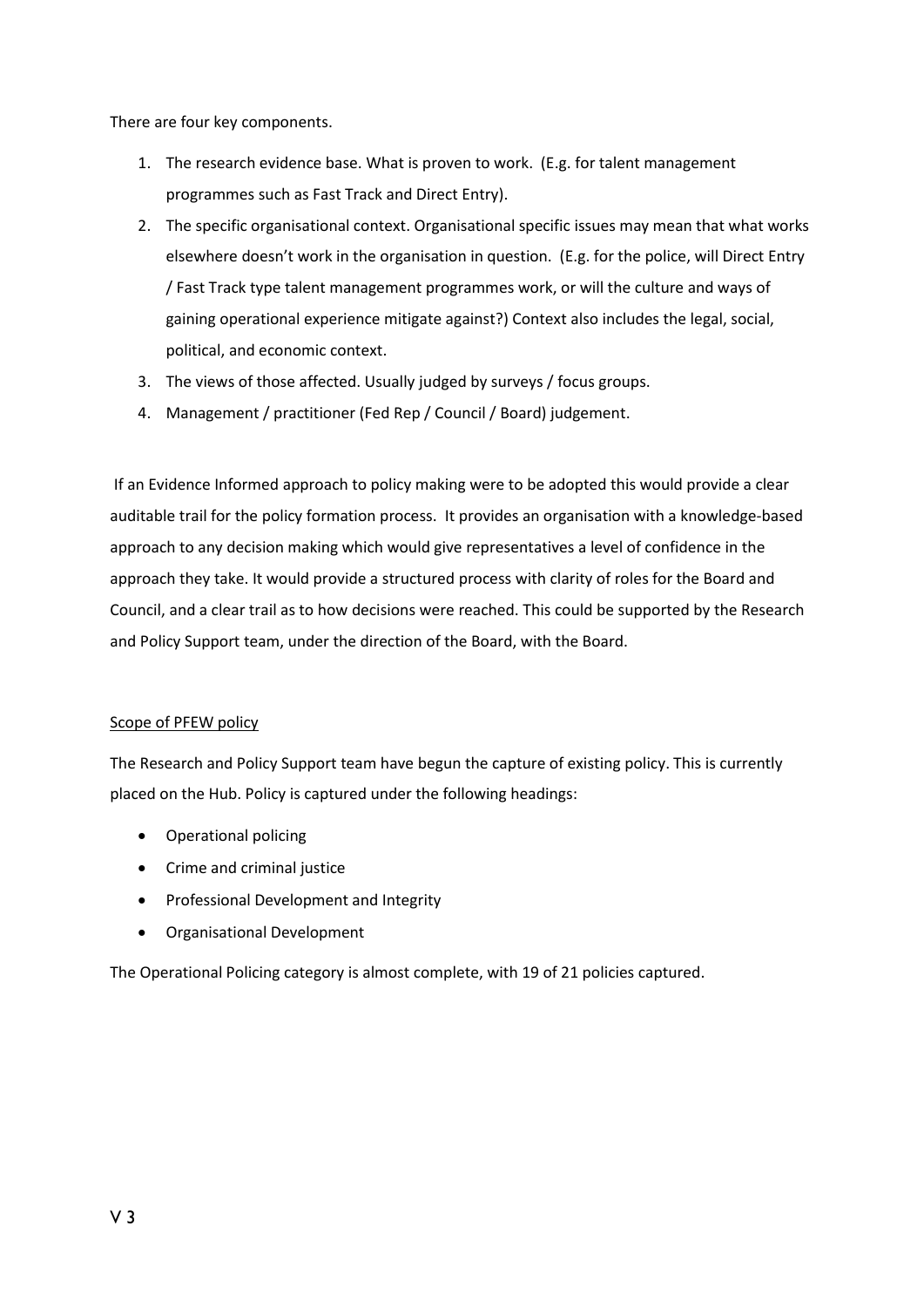#### Process for policy capture

The Research and Policy Support team have begun a project to capture existing policy across these topics, and others. We have:

- 1. Drawn on existing sources eg the website, PNB / PAB discussions where appropriate, professional committee notes, and so on. This to be kept as simple and high level as possible / appropriate, to keep fit for purpose. Clearly some policies will be overarching.
- 2. Validated our first draft policy capture with some Council members.

With regard to formulation of future policy, and revision of existing, it is suggested that consideration be given to the adoption of an Evidence Informed approach, especially where there are likely to be significant impacts for members.

# Content and structure

All policy documents will follow the same structure.

- (1) A policy statement
- (2) Responsibility (INB)
- (3) Summary
- (4) Procedure / implementation (and responsibility)
- (5) Record of creation and review
- (6) Sign off

# Process for policy capture

# Step 1:

Anyone or any subcommittee wishing to recommend a new policy should raise this with the General Secretary. There should be a discussion regarding formulation, including whether there is a justification or requirement, or whether existing overarching policy suffices.

Step 2:

If it is agreed that a new policy is needed, then a decision will be taken as to what level of resource will be allocated: ie will extra research data be required; when will the policy be drafted and by whom; when will this be discussed with the INC and INB.